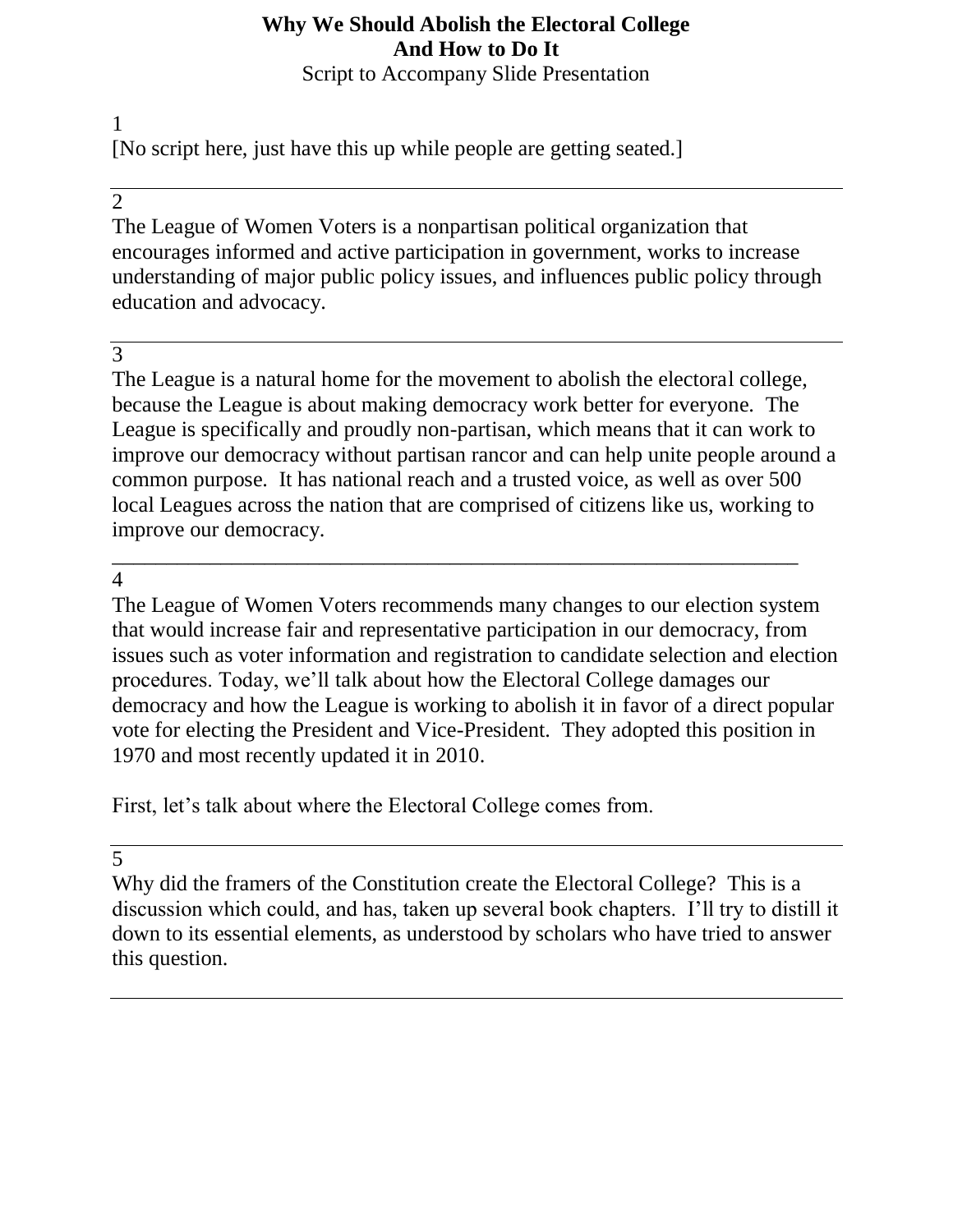The framers' most important consideration was that they wanted to limit the potential for corruption and concentration of power and to maintain independence between the executive and legislative branches. Therefore, they wanted a method other than having Congress select the president, which was the method originally suggested by the delegates.

# 7

So why not just elect the president directly by the people?

Some of the constitution's framers worried that large distances and lack of communication would make the people ill-informed about the candidates and unlikely to choose the best person. They worried the people could be easily misled by a "few designing men" or would simply vote for the candidate from their own state. They wanted some kind of intermediary system.

It's worth noting that very few of the framers were worried about "angry mobs" hijacking the selection of the president. The worries were more about how a vast population spread over a large country would be able to make an informed choice.

8

There was some element of the ongoing tension between northern and southern states, as well. Slaveholding states did not want direct election, because they wanted their enslaved people to count as "three-fifths of a person" in determining the number of electors the state received. Remember that this was the arithmetic used to determine their numbers in the House of Representatives. So having the elector system artificially boosted the voting representation of slaveholding states, just as in Congress. Whereas a direct, popular vote would only count the number of people who could vote, which of course did not include enslaved people.

 $\overline{Q}$ 

In fact, evidence suggests that there was a lot of discussion, confusion, and changing of minds during the process of figuring out the election system. It was one of the last issues discussed at the exhausting, long, hot contentious convention, and fatigue and impatience may well have played a role in its adoption. It had broad but unenthusiastic support and seemed like the best they could do at the time – "the second choice of many but the first choice of few," with little idea how it would play out in reality. One historian has called it "a jerry-rigged improvisation."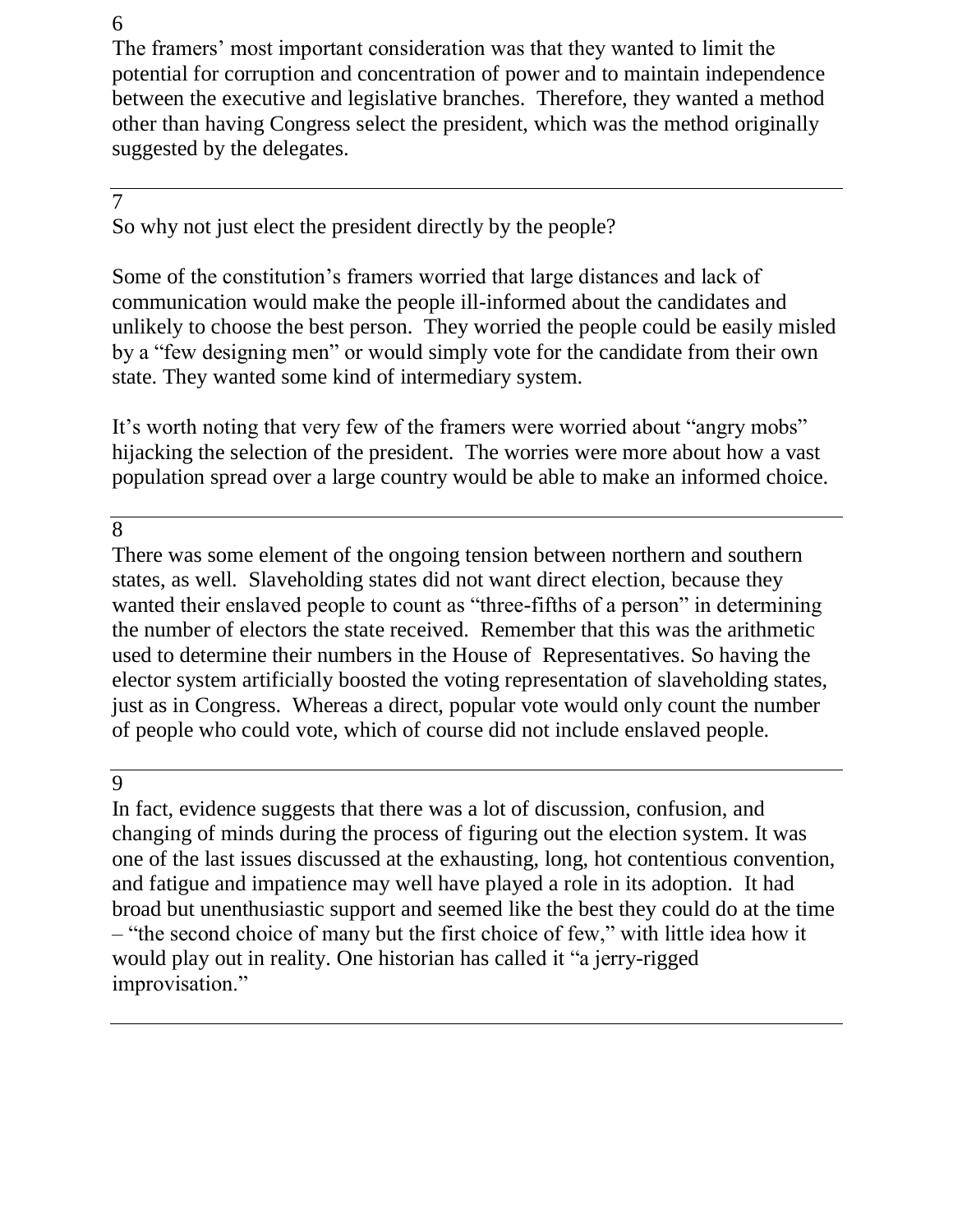Most of the framers did intend for the selection of the president to be based on the popular wishes of the citizenry, with the elector system an "intermediary system" intended to breach the difficulties of distance and communication. James Madison considered the elector system to be the next best thing to direct selection, saying that, "The president is indirectly derived from the choice of the people."

# 11

However, there is some evidence that they also expected the electors to exercise their own discretion in the selection of the president, as a bulwark against corruption, bias, or mis-information. But the electors have almost always acted as a rubber stamp on the votes of the people, with a very few exceptions. In those instances where an elector has voted differently than the state's voters dictated, they have generally met with a great deal of protest and anger. Which is to say, the people expect the electors to be a rubber stamp on the will of the people and have never been interested in them exercising their own discretion.

#### 12

Notice that none of the founders' original concerns remain relevant today. Citizens are quite able to become informed about the candidates no matter where they live. The framers' concern about the corruption and concentration of power that would come if Congress selected the president is still valid, but no one is proposing that we move to this system. And any notion that we might need electors to exercise their own discretion to overturn a so-called "poor decision" by the people has just not been borne out over time. The people don't want this, and the electors have rarely done it.

So, in looking at how the Electoral College came about, it's clear that this is not a foundational text of our Constitution that should not or cannot be changed. It is an imperfect system that tried to address concerns of the framers at the time. Just as we have changed our system of electing the Vice-President and Senators, we can also change our system of electing the President if we think it's necessary to improve our democracy.

And there is ample evidence that this system is directly damaging to our democracy and does, in fact, need to be changed.

13

Why does the League of Women Voters take the position to abolish the Electoral College? It's really very simple. It comes down to the concept of one-person, onevote. The unintended result of the Electoral College is to put the choice of President and Vice-President in the hands of voters in only a few so-called "battleground states," or "swing states."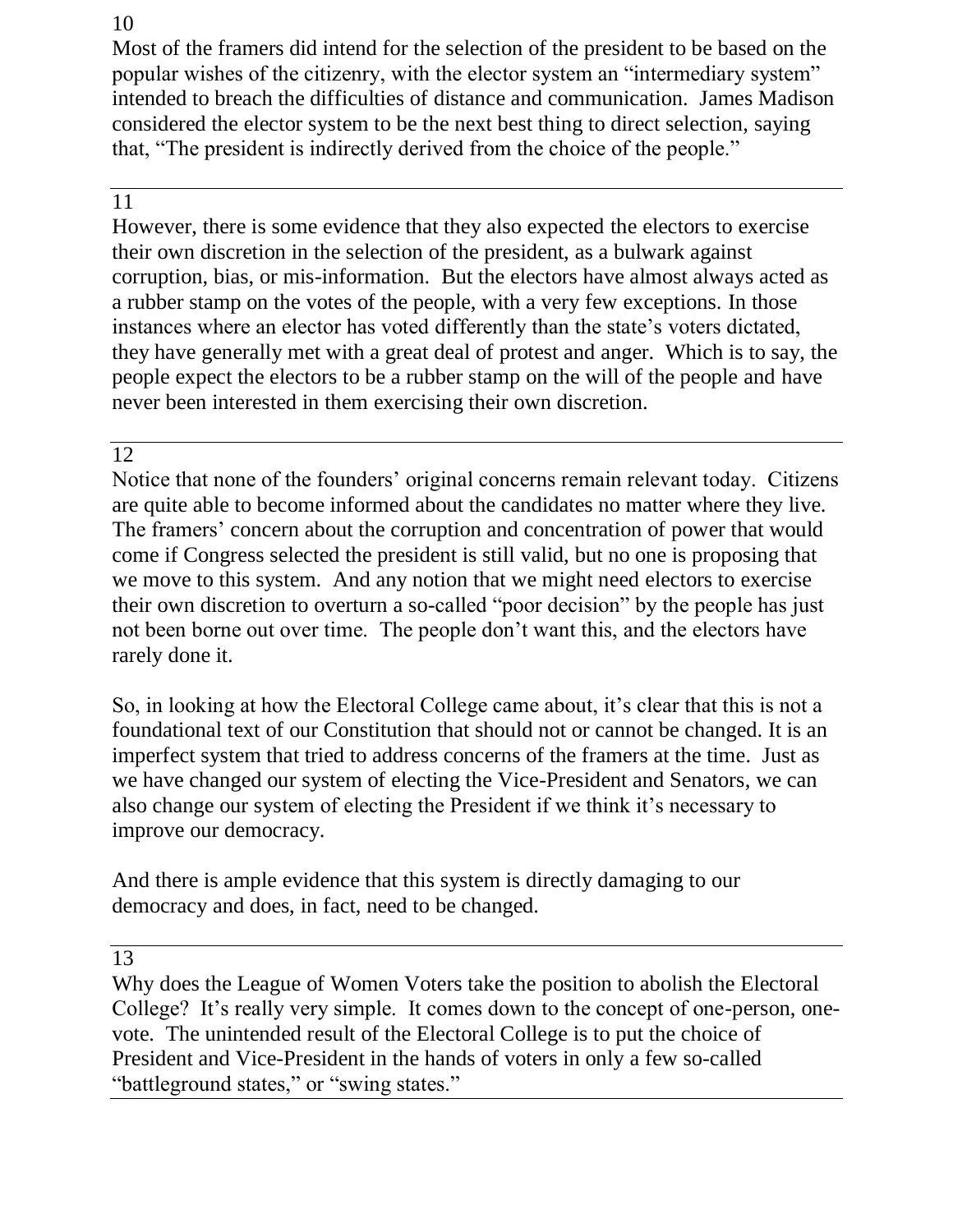I don't have to tell you the names of these states, because we all are very, very familiar with them. They are four of our well-known swing states, and they are among the 19 states that received ALL campaign visits from the two presidential candidates in 2008. The other 31 states received not a single presidential campaign visit.

# 15

Well, you might ask, "So what?" In the age of television and smartphones, we can easily watch the candidates' speeches no matter where they make them, and we can get the highlights from any of a number of news outlets.

True. But the problems with this system go well beyond our ability to hear what the candidates have to say.

# 16

Part of the League's core mission is to encourage the informed and active participation of citizens in government. As such, perhaps the most disturbing aspect of the Electoral College system is that it creates a disincentive to vote for citizens living in non-battleground states – which is the majority of people in our country. If you live in Illinois or Mississippi, why should you bother going out on a cold or rainy day to vote, when you know your state is going to go blue or red anyway?

# 17

The data from 2016 bear this out. In the graph you can see that the percentage of eligible voters who cast a vote for president was significantly lower in non-swing states compared to the swing states.

The Electoral College decreases participation in our democracy. This is bad for democracy.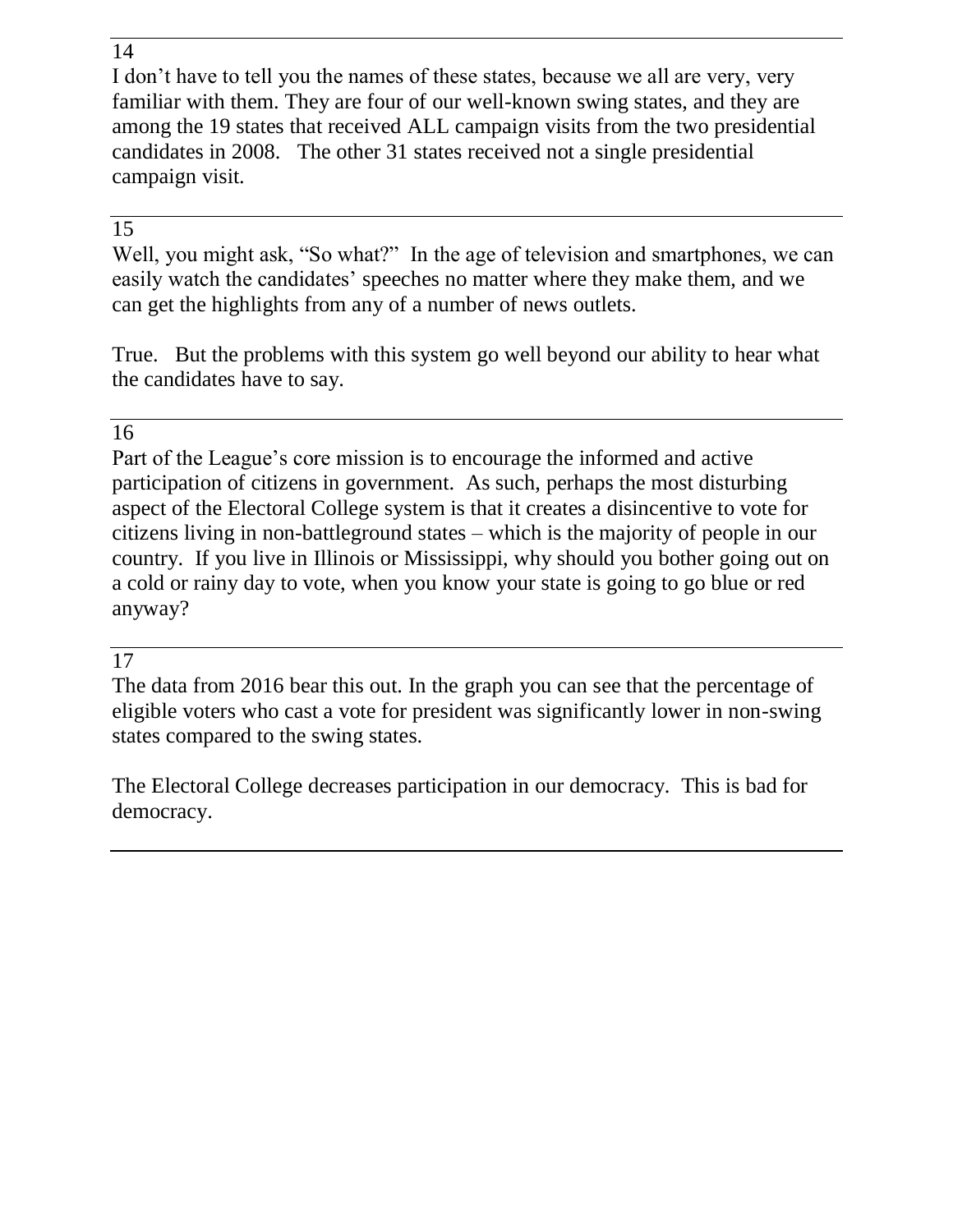Another significant, negative effect of the Electoral College system is that it polarizes our electorate and exaggerates our sense of being a divided nation, a nation of "red" versus "blue." Did you know that in Alabama in 2016, 35% of voters chose Hillary Clinton? Or that 32% of California voters chose Donald Trump? That is a *lot* of people, not a fringe minority, but a *significant* portion of the population of these states. And these are two "solidly red or blue" states. What about Colorado, where 43% of voters went for Trump, or Georgia, where 46% went for Clinton? Doesn't matter. You look at this map, and all you see is red and blue, right and left, black and white. There are no centrists, there is no complicated middle ground, there is no reason to even *talk* to people in "those other states," because they are just too different from me, their views are too extreme.

This map with which we've all become so familiar is extremely damaging to our national unity and our ability to see the great variety of public opinions that exist everywhere and that deserve to be heard. Indeed, they *need* to be heard, as diverse opinions are as critical to democracy as the vote itself.

Without the Electoral College, we wouldn't have to see our election results through this distorted lens.

### 19

What if the election results simply looked like this? Two numbers, both very large even in the most lop-sided of victories. Remember Reagan versus Mondale in 1984? You may remember it as the most lopsided electoral college victory in modern history, which it was. But you probably don't remember that more than 37 million people voted for Mondale, 41% of voters. That is not a trivial number, and it highlights the way the electoral college simply erases the diversity of opinion in our democracy.

#### 20

Because when we see it through the Electoral College, almost all of those so-called blue votes are utterly forgotten, erased. Where did all of those Mondale voters go? They're just gone, they don't exist. All we see is 525 to 13, the electoral college outcome.

#### 21

If we began to see election results like this, might we begin to see ourselves as part of a unified democracy, choosing our leader together no matter where we live?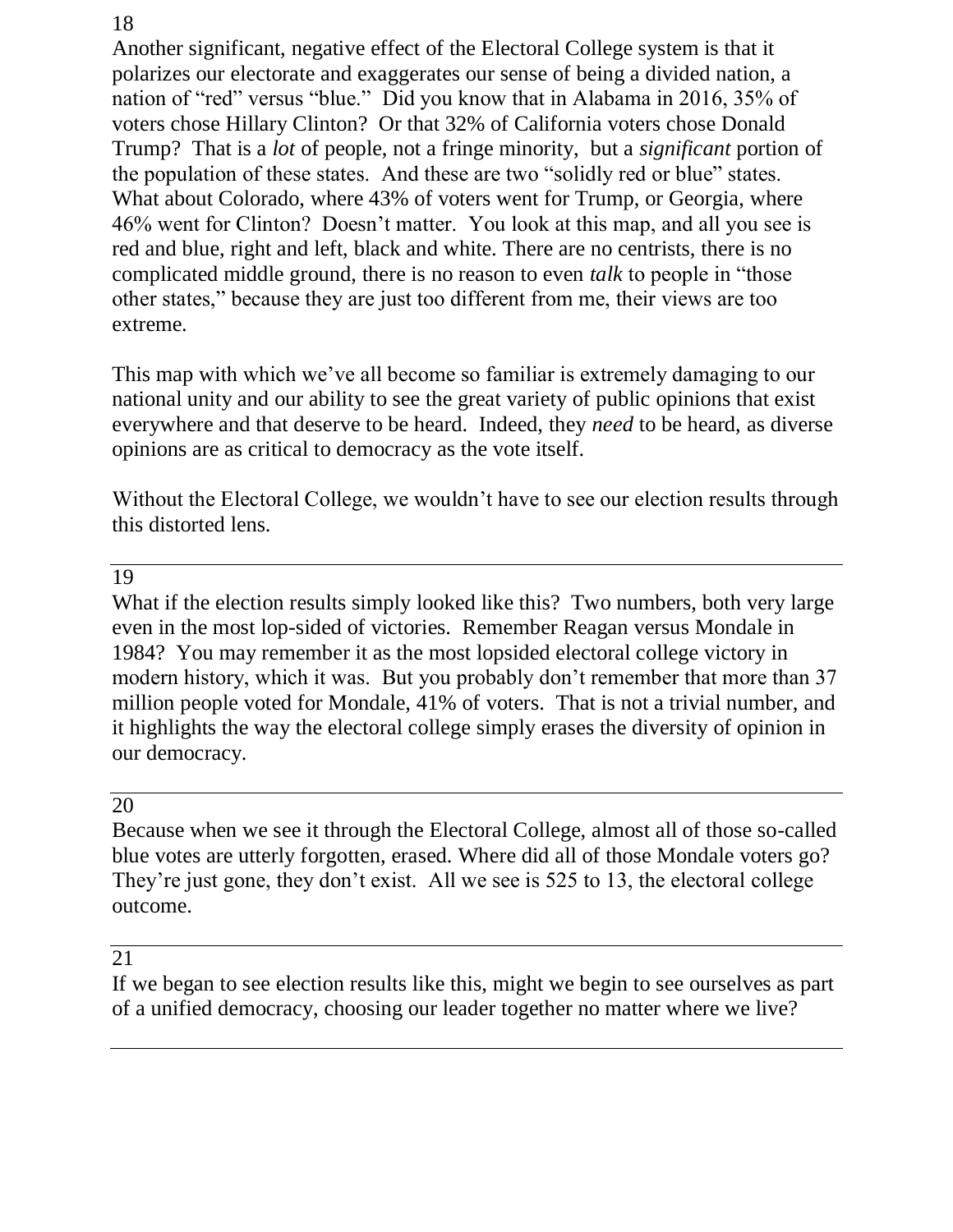Might we become more open to diverse, complicated opinions among our neighbors and fellow citizens, more willing to live among people who disagree with us?

# 23

Imagine if, instead of seeing ourselves as red or blue, we simply saw ourselves as Americans.

# 24

The results in two recent elections point us, of course, to another serious problem with the Electoral College, which is that it can lead to a presidential winner who did not receive a majority of the votes. This has happened five times in our history, and it's the main reason most people find the Electoral College troubling.

#### 25

You may have heard somebody say, "Yes, yes, all of this is true, but here's why the Electoral College still makes sense." We'd like to walk through the most common myths and misperceptions about what the Electoral College does and does not accomplish, what it was meant to do, and how it's impacting our democracy.

These are not just fringe theories, by the way, these are the main points that supporters of the Electoral College use to defend this antiquated system. And none of them stands up under scrutiny.

#### 26

Myth number 1: Without the Electoral College, our presidents would all be chosen by a couple of big states like California, New York, and Texas.

Let's run through the numbers to see how it would actually play out in an election by national popular vote.

\_\_\_\_\_\_\_\_\_\_\_\_\_\_\_\_\_\_\_\_\_\_\_\_\_\_\_\_\_\_\_\_\_\_\_\_\_\_\_\_\_\_\_\_\_\_\_\_\_\_\_\_\_\_\_\_\_\_\_\_\_\_\_\_

#### 27

Let's say for the sake of this example that every state in the union voted 60-percent to 40-percent for the same candidate. An absolute landslide, an unbelievably strong preference for one candidate. And let's see how many states it would take to get us over the 50% threshold to victory if we elected the president by the national popular vote total, going in order from the largest states down to the smallest.

California has the most voters, and 60% of its voters would represent 7-percent of the national total.

\_\_\_\_\_\_\_\_\_\_\_\_\_\_\_\_\_\_\_\_\_\_\_\_\_\_\_\_\_\_\_\_\_\_\_\_\_\_\_\_\_\_\_\_\_\_\_\_\_\_\_\_\_\_\_\_\_\_\_\_\_\_\_\_\_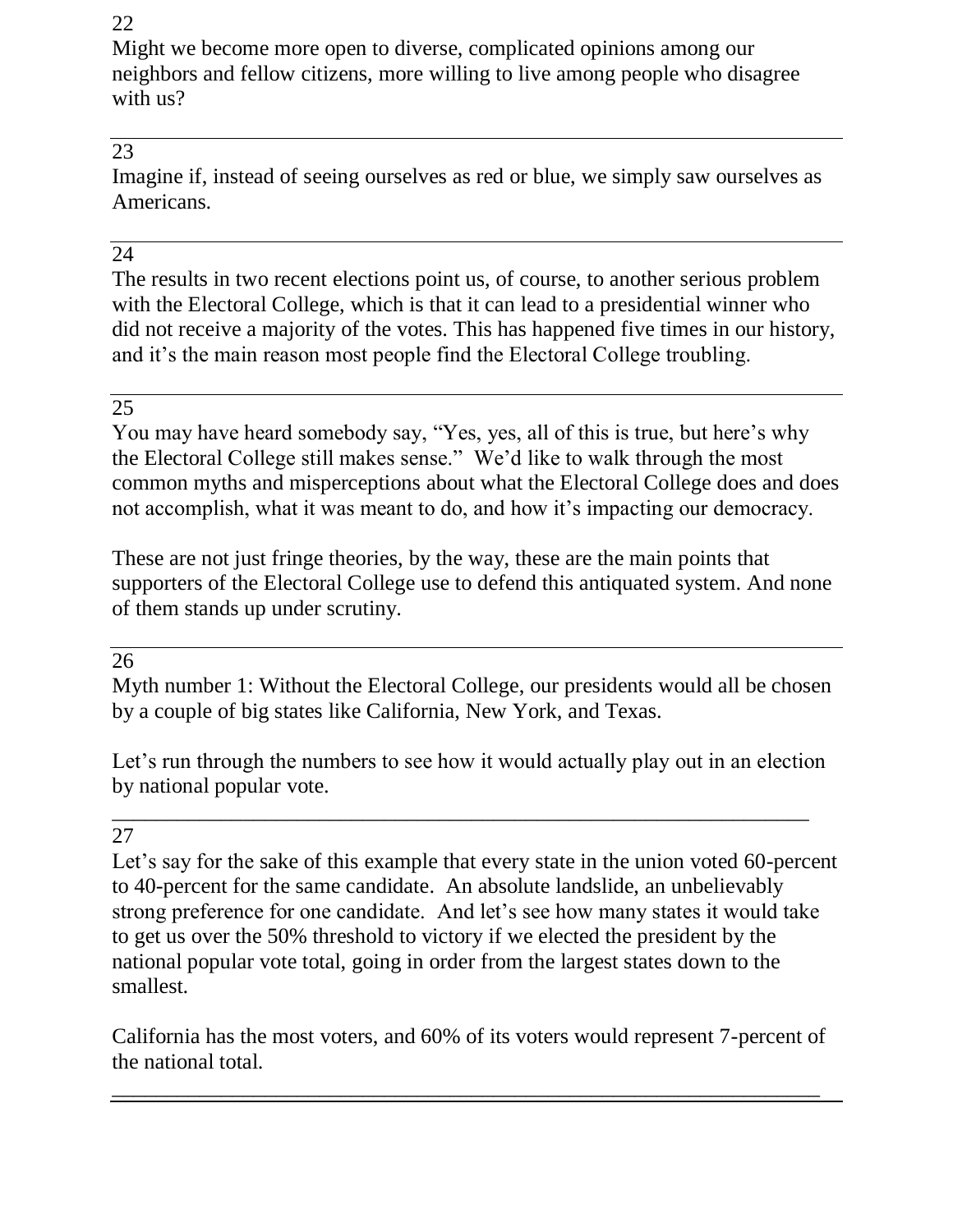Next is Texas, so we'll add it to the total. Remember, in this example we have 60% of voters choosing the same candidate in every state, so we're seeing how long it would take for that candidate to get more than 50% of the votes.

\_\_\_\_\_\_\_\_\_\_\_\_\_\_\_\_\_\_\_\_\_\_\_\_\_\_\_\_\_\_\_\_\_\_\_\_\_\_\_\_\_\_\_\_\_\_\_\_\_\_\_\_\_\_\_\_\_\_\_\_\_

\_\_\_\_\_\_\_\_\_\_\_\_\_\_\_\_\_\_\_\_\_\_\_\_\_\_\_\_\_\_\_\_\_\_\_\_\_\_\_\_\_\_\_\_\_\_\_\_\_\_\_\_\_\_\_\_\_\_\_\_\_\_\_

\_\_\_\_\_\_\_\_\_\_\_\_\_\_\_\_\_\_\_\_\_\_\_\_\_\_\_\_\_\_\_\_\_\_\_\_\_\_\_\_\_\_\_\_\_\_\_\_\_\_\_\_\_\_\_\_\_\_\_\_\_\_

\_\_\_\_\_\_\_\_\_\_\_\_\_\_\_\_\_\_\_\_\_\_\_\_\_\_\_\_\_\_\_\_\_\_\_\_\_\_\_\_\_\_\_\_\_\_\_\_\_\_\_\_\_\_\_\_\_\_\_\_\_

### 29

Now we add Florida.

#### \_\_\_\_\_\_\_\_\_\_\_\_\_\_\_\_\_\_\_\_\_\_\_\_\_\_\_\_\_\_\_\_\_\_\_\_\_\_\_\_\_\_\_\_\_\_\_\_\_\_\_\_\_\_\_\_\_\_\_\_\_\_ 30

Here's New York.

# 31

Now we add Pennsylvania.

# 32

Now Illinois. And we're still not even halfway there.

# 33

Let's add a half dozen more states and see where we get.

34

In fact, it would take the votes of 27 states to get us over the 50% threshold even in this incredibly lopsided scenario.

\_\_\_\_\_\_\_\_\_\_\_\_\_\_\_\_\_\_\_\_\_\_\_\_\_\_\_\_\_\_\_\_\_\_\_\_\_\_\_\_\_\_\_\_\_\_\_\_\_\_\_\_\_\_\_\_\_\_\_\_\_\_\_\_

In reality, of course, California and Texas might go for different candidates, in essence cancelling each other out. And the margins of victory would likely be much smaller in many of these states. Which means that it would take even more states' voters to get us to 51%.

And you can do this same exercise for cities, by the way. The ten largest cities in the country only make up about 10 percent of the vote. If the largest 100 cities all voted unanimously for the same candidate, it would still only get us to 30% of the vote total, nowhere near the 51% needed to win. And this top 100 list includes cities like Laredo, TX and Spokane, WA. These are cities with populations in the 200,000's.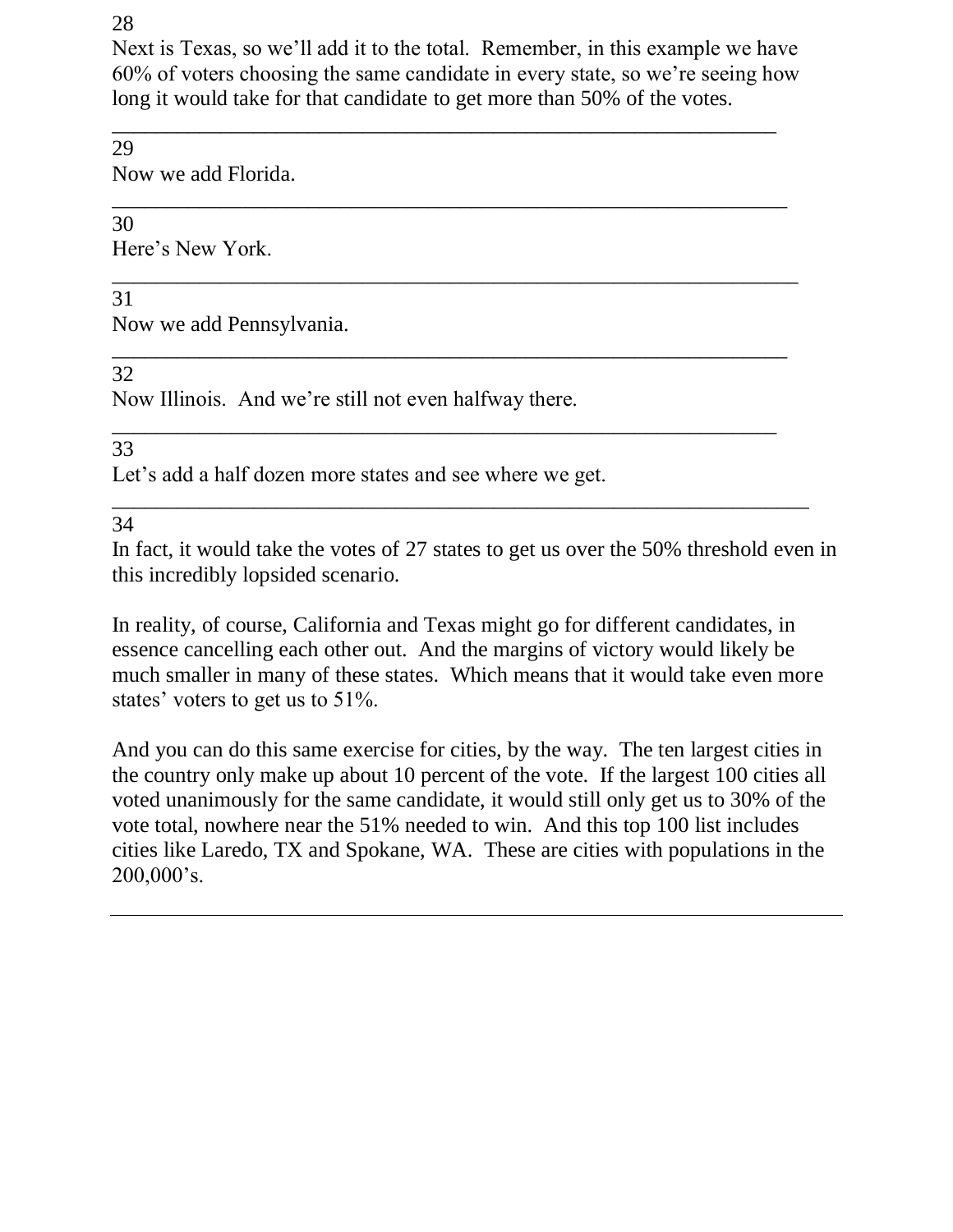It is simply mathematically impossible for an election by popular vote to be determined by just the largest states or the largest cities.

The fact is that direct election by popular vote would ensure that every person is equally represented, regardless of where they live. Voters from swing states would count just the same as voters from non-swing states. Voters from the city would count just the same as voters from the country. A California Republican's vote would count just the same as a California Democrat's.

# 36

Let's look specifically at California, where the presidential vote is split just as it is in all states. Thirty-two-percent of California voters went for Donald Trump in 2016.

### 37

Once the state's votes were totaled, all four-and-a-half million of those Trump votes were erased.

\_\_\_\_\_\_\_\_\_\_\_\_\_\_\_\_\_\_\_\_\_\_\_\_\_\_\_\_\_\_\_\_\_\_\_\_\_\_\_\_\_\_\_\_\_\_\_\_\_\_\_\_\_\_\_\_\_\_\_\_\_\_\_

Why should only a portion of a state's votes count in choosing the President of all the people?

\_\_\_\_\_\_\_\_\_\_\_\_\_\_\_\_\_\_\_\_\_\_\_\_\_\_\_\_\_\_\_\_\_\_\_\_\_\_\_\_\_\_\_\_\_\_\_\_\_\_\_\_\_\_\_\_\_\_\_\_\_\_\_

#### 38

In a national popular vote system, those votes would be added to the national total along with the votes from all other states, regardless of who got the most in each state, and regardless of whether that state is big or small.

The fact is that we no longer would be voting *by state*, but *by person*. So a California voter would get no more say in our presidential election than a voter from Mississippi, Rhode Island, Kansas, or any other state. THIS is what the framers intended when they unanimously agreed with James Madison's statement that the "President is to act for the *people* not for [the] *States."* 

39

Myth number 2: Smaller, less populated states need the protection of the Electoral College to ensure their interests are represented by the President.

\_\_\_\_\_\_\_\_\_\_\_\_\_\_\_\_\_\_\_\_\_\_\_\_\_\_\_\_\_\_\_\_\_\_\_\_\_\_\_\_\_\_\_\_\_\_\_\_\_\_\_\_\_\_\_\_\_\_\_\_\_\_\_\_\_

40

The fact is that there is no coherent "small state" - or "large state" - interest that needs protecting by the Electoral College. Even the smallest state has substantial diversity within it, and it is a fallacy to suggest that when a state goes "red" or "blue," that this represents the interests of the entire state.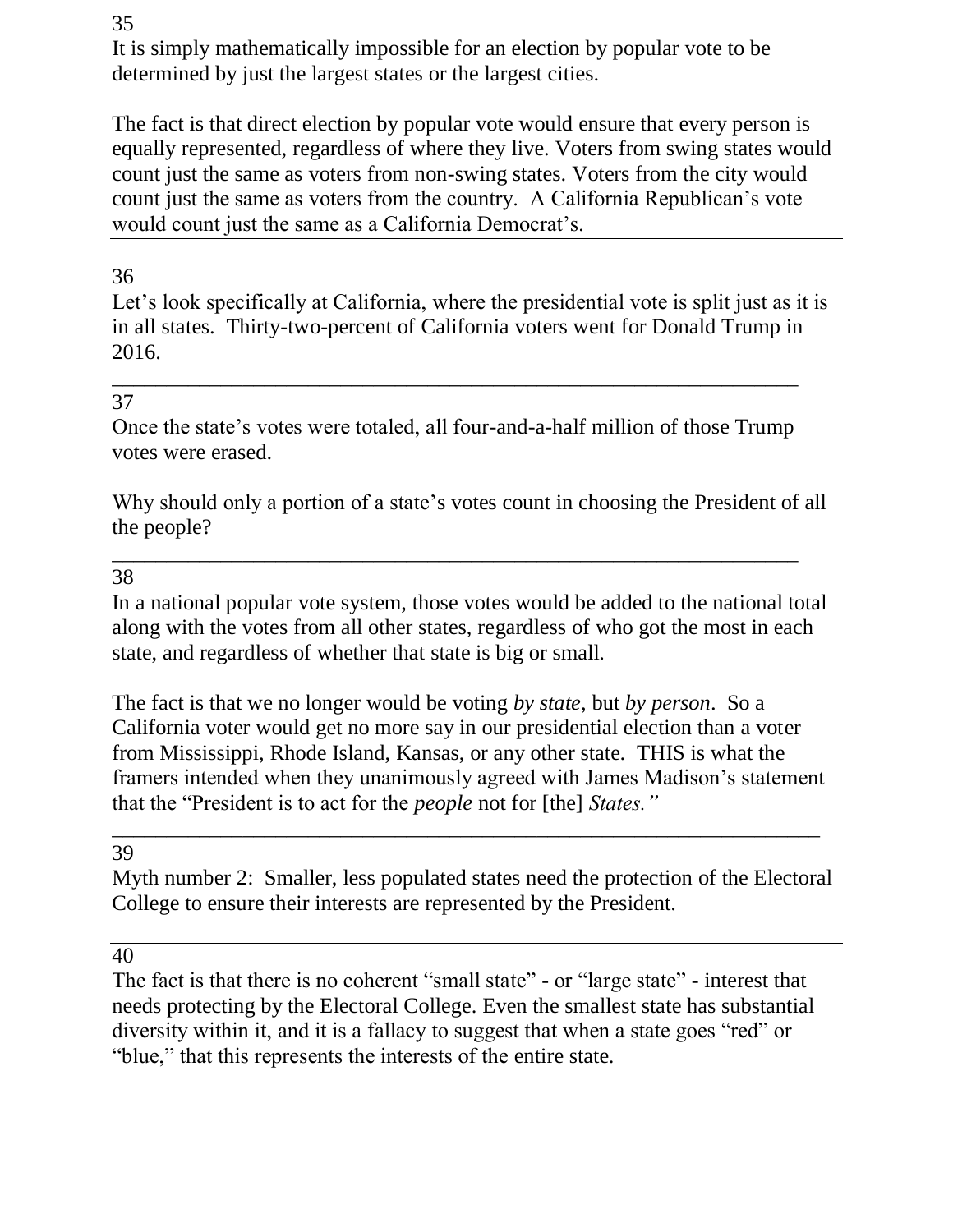The concerns of a farmer are likely to be very different that those of a computer programmer, whether they live in New Hampshire, Nebraska, or any other small state.

Small states represent a great diversity of economic interests, and they share many of these interests with large states.

# 42

For example, agriculture: Most farmers live in states with large populations such as Texas, Florida, California, and Illinois, and they share economic interests with farmers from smaller states all over the country.

### 43

The great political battles of American history have been fought between opposing ideologies or economic interests, not between large states and small states.

There is no coherent "small state" interest that needs protecting by the Electoral College. The representatives of small states do not vote as a bloc in Congress, and their citizens do not vote as a bloc for president.

#### 44

The numbers from the 2016 election show this emphatically. The smallest onethird of states, those with fewer than 6 electoral votes, did not all go for the same candidate. In fact, they were exactly, evenly split -- with 8 going for Clinton and 8 going for Trump. Small states do not vote as a bloc, and they do not benefit from the Electoral College.

#### 45

In fact, smaller states are routinely ignored by presidential candidates under the current system. Instead, the candidates focus their time in the so-called "swing states" that will decide the election. Nineteen states received ALL campaign visits from the two presidential candidates in 2008, virtually ignoring the other 31 states, both large and small.

So, there is no basis for the myth that smaller, less populated states need the protection of the Electoral College to ensure their interests are represented by the President.

#### 46

And, in fact, the Electoral College actually diminishes the rightful representation of the residents of larger states.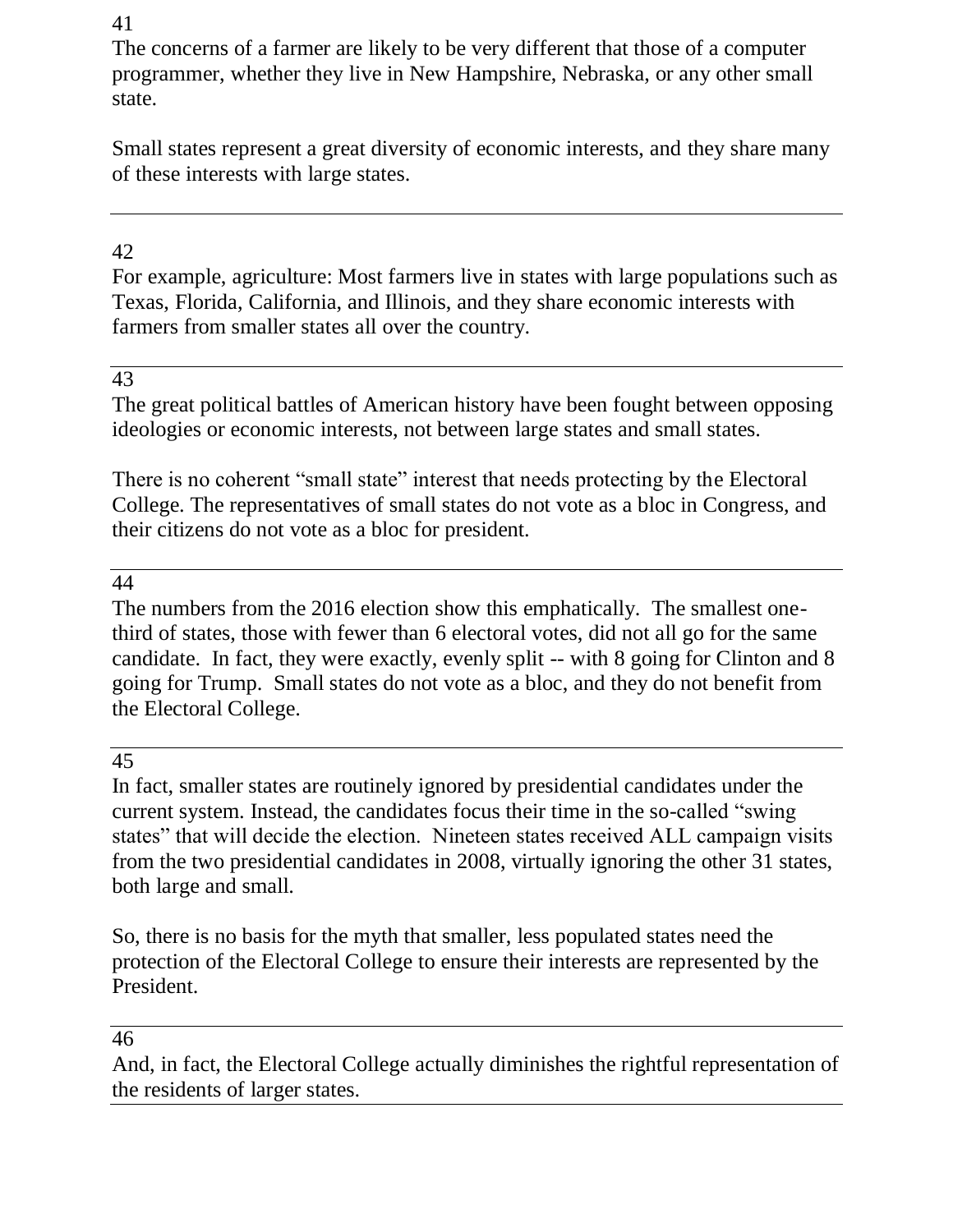For example, Virginia's population is almost 9 times larger than Delaware's….

# 48

…but it only gets about 4 times as many electors because electors are based on the number of Senators and Representatives from each state. Is this fair?

# 49

Myth number 3: The Electoral College protects the rights of the minority from the tyranny of the majority.

Protecting minority rights is a critical part of democratic societies, and the Founding Fathers designed our government accordingly. As a result, two of our three branches of government are designed to ensure the protection of minority rights.

# 50

The first is the courts. Their role is to ensure the constitutional rights of the individual, regardless of the opinion of the majority of citizens.

# 51

The second is the Senate, in which every state, regardless of population size, gets two representatives. This ensures that Wyoming gets heard just as loudly as New York, even though more people live in New York.

# 52

The Courts and the Senate protect the rights of minority groups. The president is supposed to represent the interests of all Americans, as fairly and equally as possible. That means one person, one vote.

### 53

Myth number 4: Abolishing the Electoral College will mostly benefit Democratic candidates.

Modern analyses show that in 1960, Republican Richard Nixon actually won the popular vote by about 48,000 votes over Democrat John Kennedy.

\_\_\_\_\_\_\_\_\_\_\_\_\_\_\_\_\_\_\_\_\_\_\_\_\_\_\_\_\_\_\_\_\_\_\_\_\_\_\_\_\_\_\_\_\_\_\_\_\_\_\_\_\_\_\_\_\_\_\_\_\_\_\_\_\_\_

### 54

This is the electoral college map for the 2004 election, where George Bush won over John Kerry, with 3 million more popular votes.

\_\_\_\_\_\_\_\_\_\_\_\_\_\_\_\_\_\_\_\_\_\_\_\_\_\_\_\_\_\_\_\_\_\_\_\_\_\_\_\_\_\_\_\_\_\_\_\_\_\_\_\_\_\_\_\_\_\_\_\_\_\_\_\_\_\_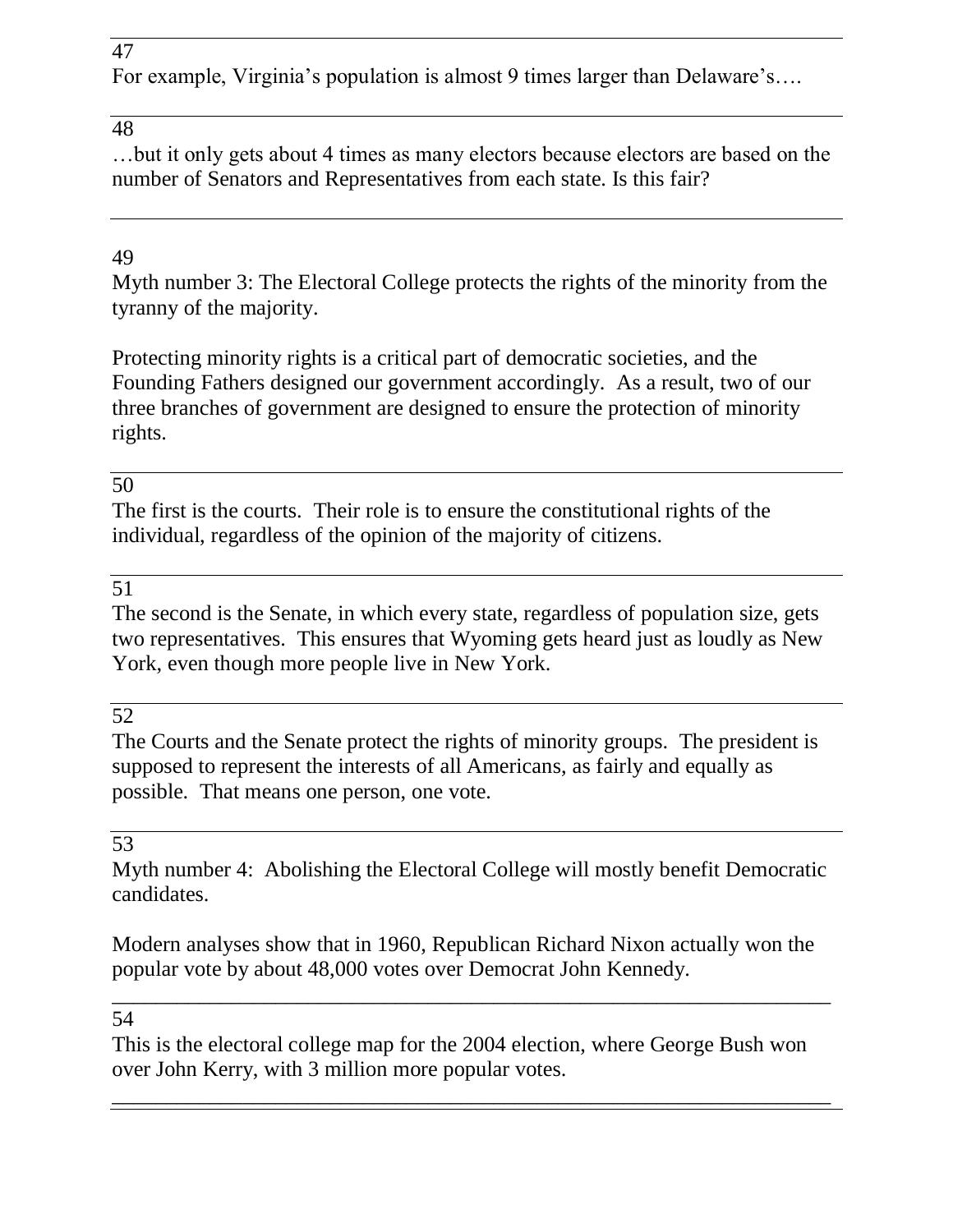But if John Kerry had received only 60,000 more votes in Ohio, he would have won the Electoral College and thus the election, even though Bush would still have had nearly 3 million more popular votes.

# 56

And, on a more personal level, what about the Republican voter in so-called blue Vermont? Or the Democrat voter in so-called red Kansas? Neither of these voters feels that their vote for president counts. This is a disincentive for them to vote, and this is bad for democracy.

### 57

This system can, and has, affected both parties. This is a non-partisan issue.

58

How do we abolish the Electoral College?

The League of Women Voters supports a constitutional amendment that would replace the Electoral College with direct election of the President.

In theory, it's quite simple. Congress passes an amendment and then 38 states need to ratify it.

#### 59

Such an amendment has been proposed many times, including this year by Representative Steve Cohen of Tennessee. The language is very simple, "Proposing an amendment to the Constitution of the United States to abolish the electoral college and to provide for the direct popular election of the President and Vice President of the United States."

We need to build a strong, loud, persistent voice of the people, urging our representatives in Congress to co-sponsor this bill. We need to build momentum, to make this an issue that Congress can no longer ignore.

60

Now, getting to a constitutional amendment will nonetheless take time. It's not going to happen this year. The League of Women Voters is currently focusing on what we're doing today, which is starting discussions about where the Electoral College comes from and how it's bad for our democracy. And, perhaps more importantly, we want people to understand that passing a constitutional amendment IS possible and CAN happen.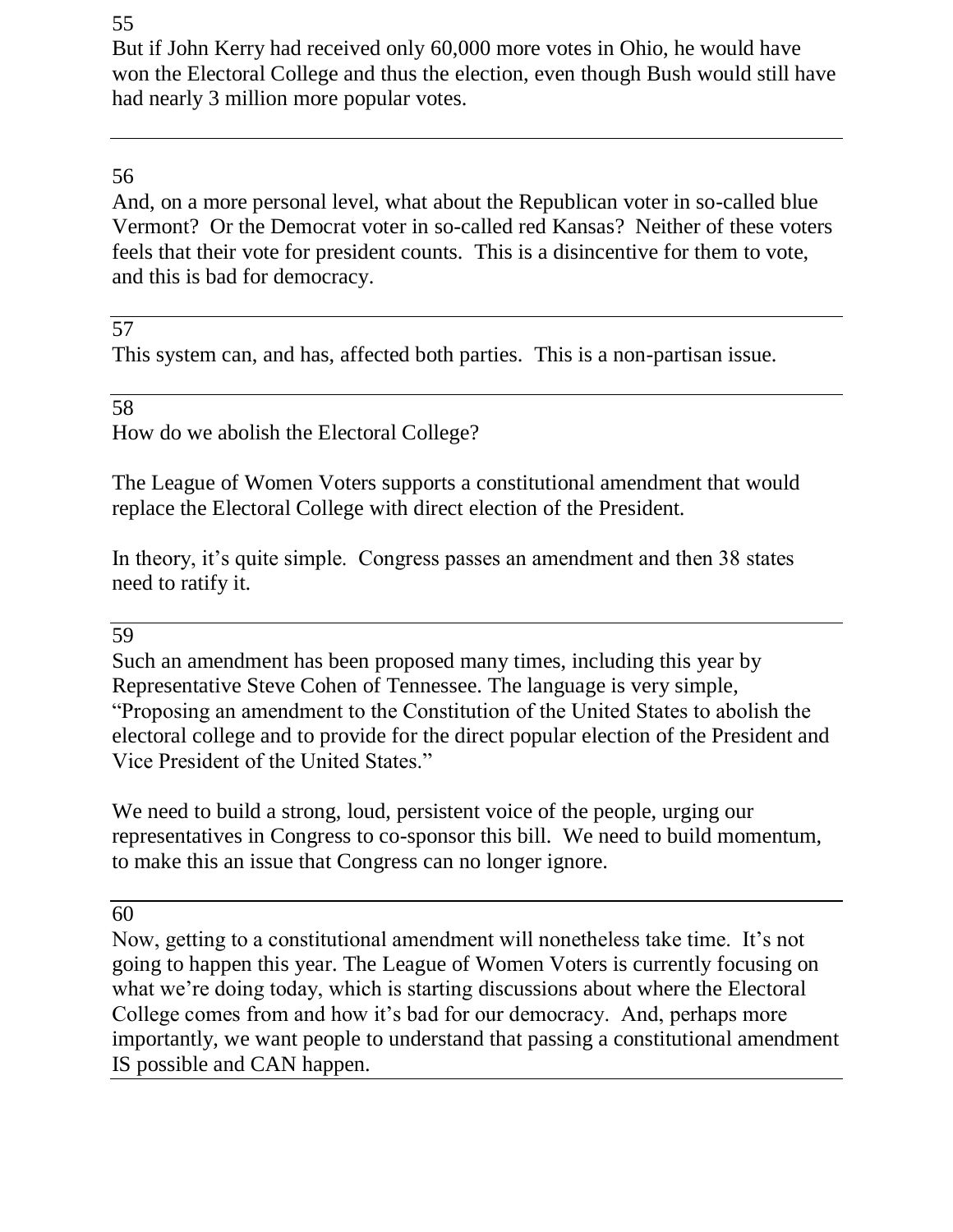Many of us probably think that ratifying new amendments is a thing of the past, something for a bygone era of political unity, a quaint anachronism.

Here's a timeline showing the dates that all amendments after the Bill of Rights were ratified. You can see that our history includes flurries of constitutional activity punctuated by long periods of inactivity. There was a period of 60 years between the first two clumps, then another gap of 43. There were 18 years between the amendments of the 1930s and 1950s and '60s. Then a gap of 21. It's been 26 years since the last constitutional amendment was passed in 1992.

What distinguishes these periods of constitutional activity? They tended to be periods of great national political activity, where the citizens were feeling that our democracy was in crisis, where the demand for change across our society was persistent and loud. There was the period after the Civil War, the Progressive Era of the turn of the last century, and the Civil Rights era in the 1950s and '60s.

We may be in the middle of another period of political activity, of demand for change. Only time will tell, but the level of activity we are seeing now, and the genuine concerns about the resilience of our democracy, are remarkable.

\_\_\_\_\_\_\_\_\_\_\_\_\_\_\_\_\_\_\_\_\_\_\_\_\_\_\_\_\_\_\_\_\_\_\_\_\_\_\_\_\_\_\_\_\_\_\_\_\_\_\_\_\_\_\_\_\_\_\_

62

In fact, we may be on the verge of adding a  $28<sup>th</sup>$  Amendment to the Constitution. The Equal Rights Amendment passed Congress in 1972, and as of two years ago needed only three more states to ratify it in order to become part of our Constitution. In 2017, Nevada ratified it. In 2018, Illinois ratified it. So if one more state ratifies, we will add the  $28<sup>th</sup>$  Amendment to our Constitution.

Amending the Constitution is not a thing of the past. It is a thing of right now. There is a process for doing so, and that process requires the citizenry to make it known to our legislators that we want change. We do that all the time with legislation. It's the same for amendments, we just have to build a stronger consensus and a louder voice.

It is, as always, one step at a time.

61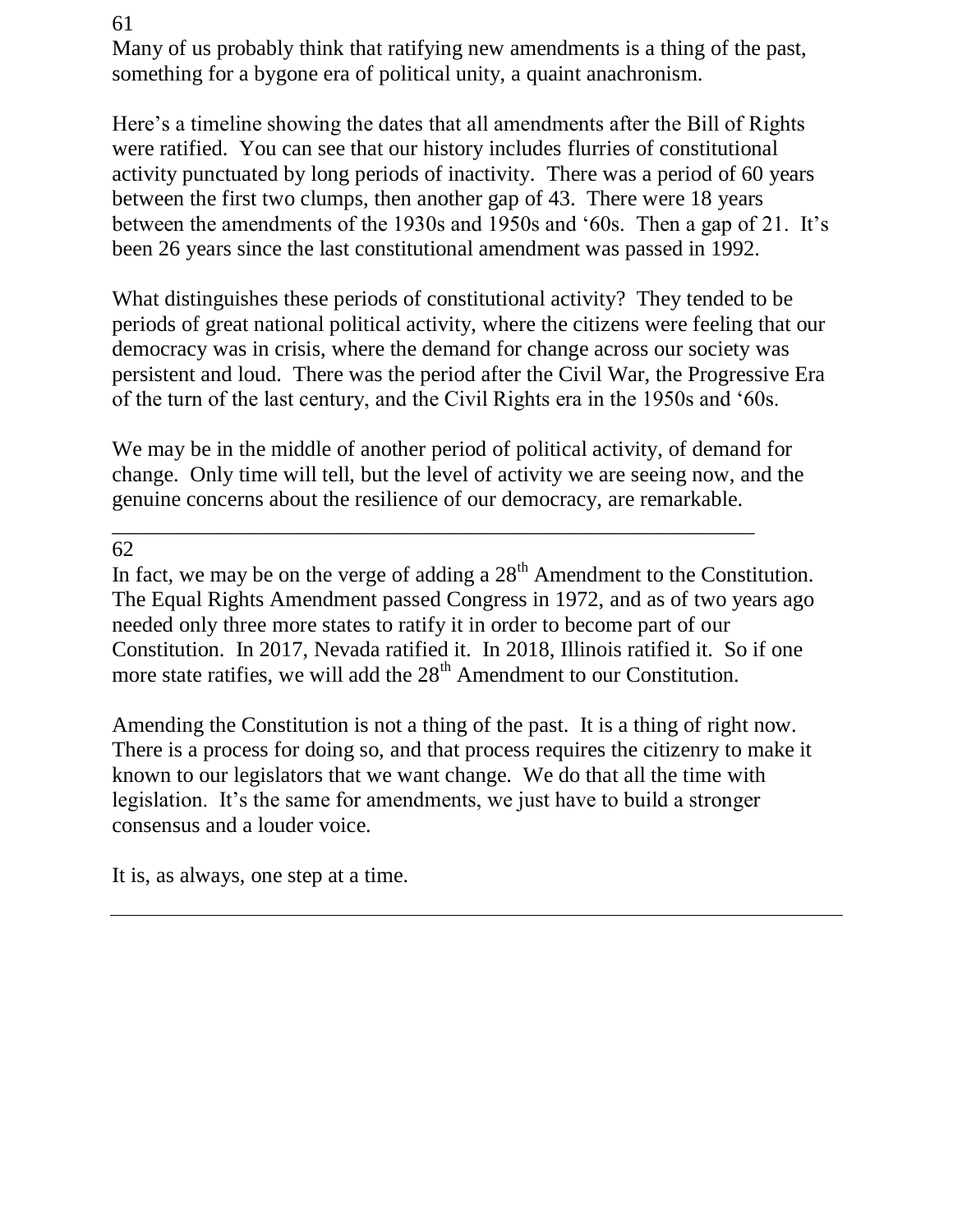Because of the long timeframe expected for an amendment to pass and be ratified, the League also supports an interim measure that would effectively nullify the electoral college and result in the election of the president by the popular vote, while we continue working on a long-term constitutional amendment.

This measure is called the National Popular Vote Interstate Compact, and it would guarantee the Presidency to the candidate who receives the most popular votes in all 50 states and the District of Columbia combined. It pledges a state's electoral votes to the candidate who wins the national popular vote, and it would not take effect until enacted by states possessing a majority of the electoral votes — 270 votes.

The National Popular Vote Interstate Compact has been enacted into law in 12 states with 172 electoral votes. The compact will take effect when enacted by states with 98 more electoral votes.

This is a non-partisan issue that has been passed by strong majorities in both Republican-controlled and Democrat-controlled state houses and senates.

### 64

One reform which the League specifically rejects is the voting by electors based on proportional representation in lieu of the present "winner-takes-all" method. The Constitution says that states are free to assign their electors however they see fit, and "winner take all" is not the only option. Currently, Maine and Nebraska assign their electors proportionate to each candidate's vote percentage in the state. So for example, if 40% of Nebraska voters chose Candidate A, that candidate would get 2 of Nebraska's 5 electoral votes.

# 65

The problem with this system is that it's actually fairly likely that no candidate would receive the 270 electoral vote majority needed to win. This, according to the Constitution, would send the election of the President to the House of Representatives, where each state, regardless of population, would receive only one vote. This would further remove the election of the President from the will of the people and would be in direct contrast to the intent of the framers of the Constitution.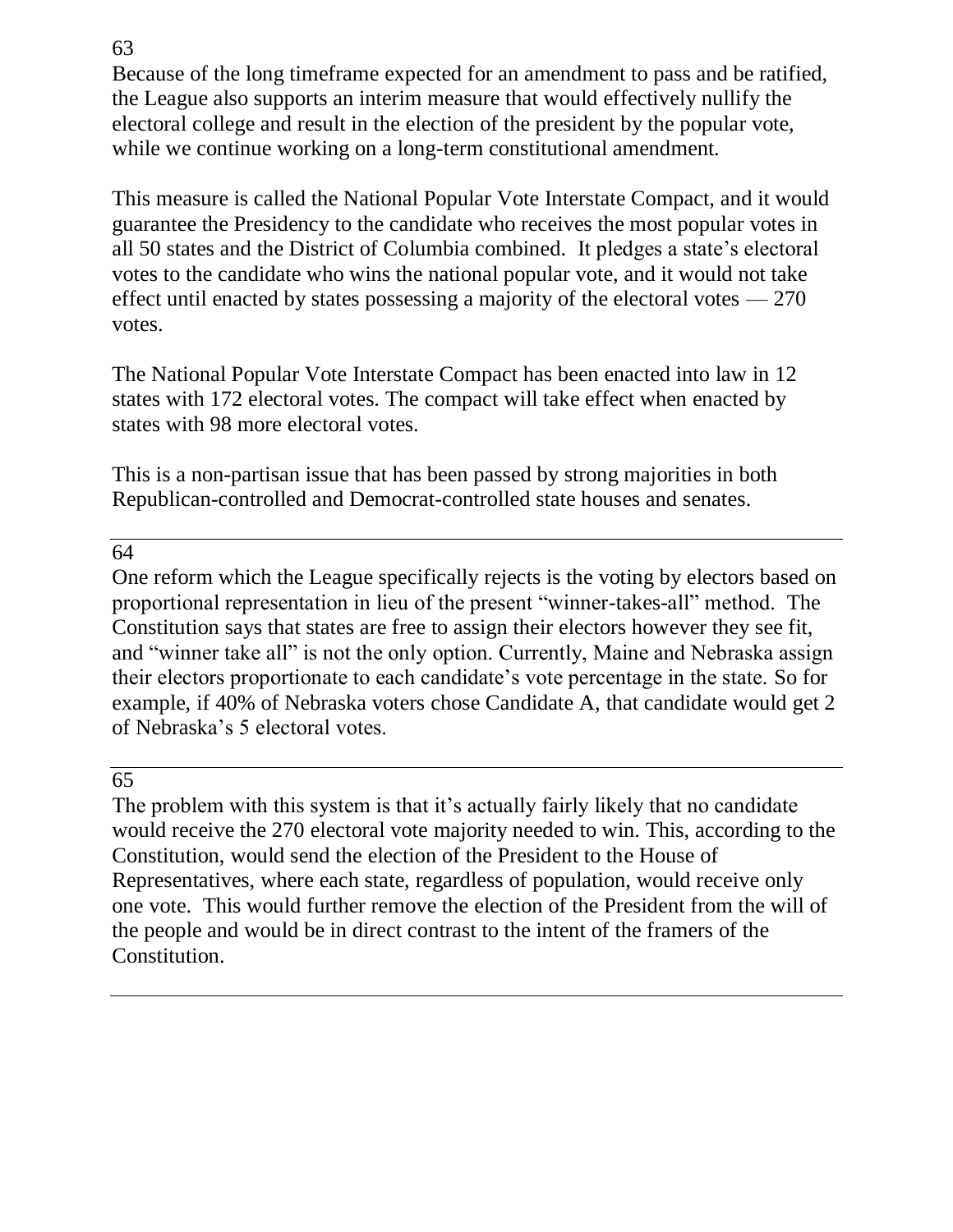You're probably scratching your head trying to figure out why this system would make it unlikely that a candidate would receive 270 electoral votes. The reason is that we always have more than just two parties running for president – there are third parties, fourth parties, and beyond. In the 2016 election, votes were actually cast for 31 different candidates, plus a "none of the above" in a few states.

# 67

Let's run through a quick example with the 2016 election.

Here you can see that Arizona has 11 electoral votes. 45% of voters chose Clinton, 50% chose Trump, and 5% chose another candidates. If we allot the electoral votes proportionately, rather than winner-take-all, we get 5 votes for Clinton, 5 and-a-half for Trump, and one-half for the others.

### 68

Here's Colorado, with 9 electoral votes, 47% for Clinton, 44% for Trump, and 9% for other. And you can see how their electoral votes get apportioned accordingly.

You can start to see what's happening here, as the other candidates are taking just a little bit away from the total electoral votes in each state, until we finally get to the total….

#### 69

And we see that neither candidate has reached 270 votes. So the 2016 election would have gone to the House of Representatives to elect the president had we used a proportional means of allotting the electoral votes.

The simplest, most permanent solution is to elect the president by national popular vote.

#### 70

Abolishing the Electoral College would be a common-sense solution to update a system that most Americans agree is utterly out of date, confusing, and downright silly. It's time to start building the momentum that will once and for all abolish this dysfunctional system of electing our president.

\_\_\_\_\_\_\_\_\_\_\_\_\_\_\_\_\_\_\_\_\_\_\_\_\_\_\_\_\_\_\_\_\_\_\_\_\_\_\_\_\_\_\_\_\_\_\_\_\_\_\_\_\_\_\_\_\_\_\_\_\_\_\_\_\_